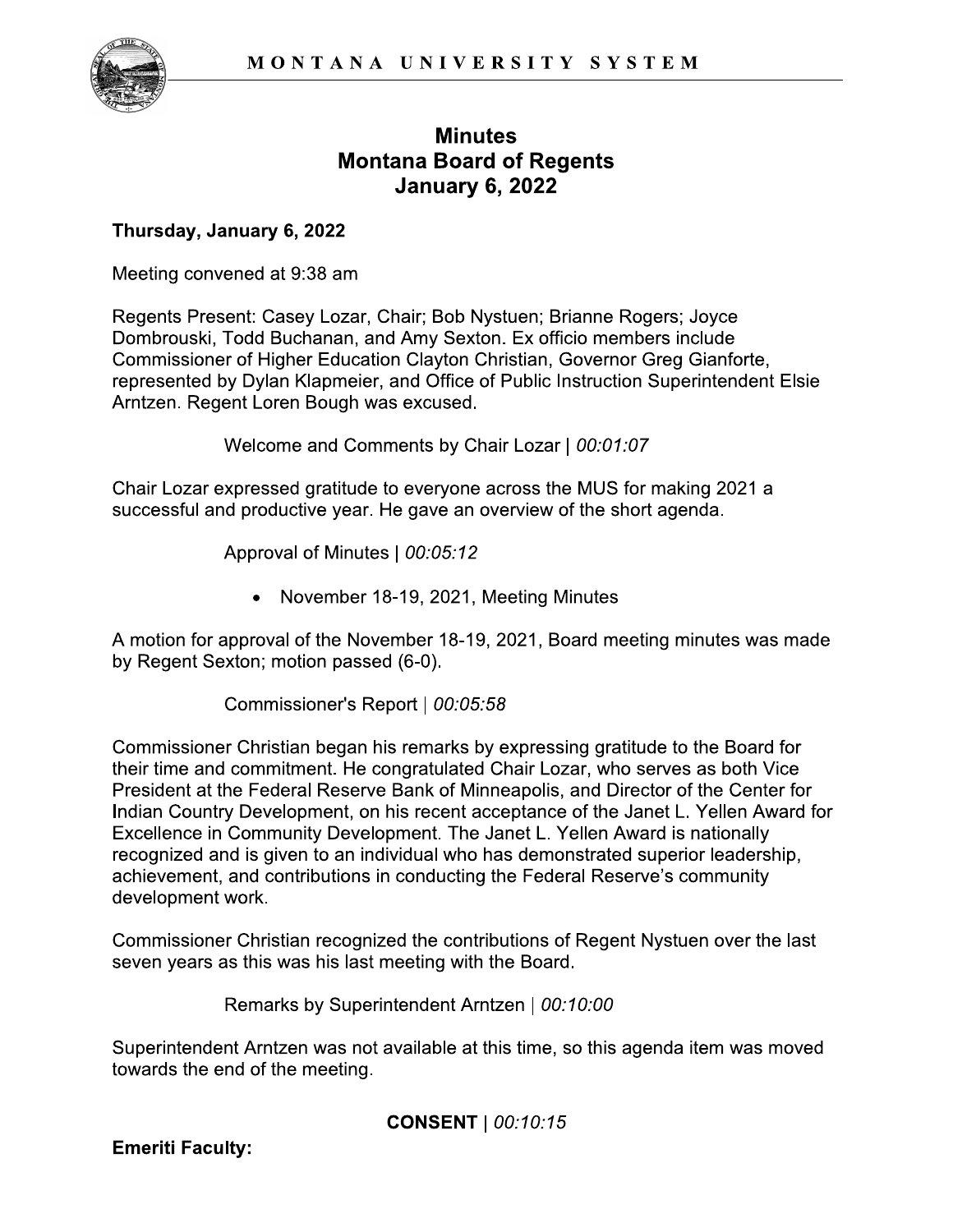

- a. McMahon, MSU-Bozeman; ITEM 198-2002-R0122
- b. Donnelly, MT Tech; ITEM 198-1501-R0122
- c. Gonshak, MT Tech; ITEM 198-1502-R0122

### **Facility Items:**

- d. Request for Authorization to Install Campus Exterior Lighting; UM-Missoula ITEM 198-1003-R0122 | Attachment #1
- e. Request for Authorization for Additional Authorization for Memorial Walk and Lot P; UM-Missoula ITEM 198-1005-R0122 | Attachment #1
- f. Request for Authorization to Plan and Design a Master Plan for Repair and Expansion Projects at the Museum of the Rockies; MSU-Bozeman ITEM 198-2004-R0122 | Attachment #1

### Other:

- g. Request for Approval to Revise Board of Regents Policy 910.1 Budgeting; Community Colleges; OCHE/MUS ITEM 198-101-R0122 | Attachment #1
- h. Request to Repeal Board of Regents Policy 702.2 Appointment; Commissioner's Staff; OCHE/MUS ITEM 198-102-R0122 | Attachment #1
- i. Request for Approval to Revise Board of Regents Policy 205.4 Campus Entertainment; OCHE/MUS ITEM 198-104-R0122 | Attachment #1

A motion for approval of consent items  $a - i$ . was made by Regent Rogers; motion passed (6-0).

# **ACTION** | 00:11:38

a. Request for Authorization to Increase Spending Authority for Montana Museum of Art and Culture (MMAC); UM-Missoula ITEM 198-1004-R0122 | Attachment #1

Deputy Commissioner Trevor presented the request for an additional increase from 10 million to 14.3 million. He explained the increase was related to the current market and inflationary cost increases and was a privately funded project with an endowment for operating and maintenance moving forward.

A motion for approval of action item a. was made by Regent Dombrouski; motion passed  $(6-0)$ .

b. Request for Authorization to Issue a Request for Proposals that Requires an Exception to the 20-Year Lease Term Provision Found in BOR Policy 1003.6; MSU-Bozeman ITEM 198-2003-R0122

Deputy Commissioner Trevor summarized this request for the exception for the proposed motel on university property.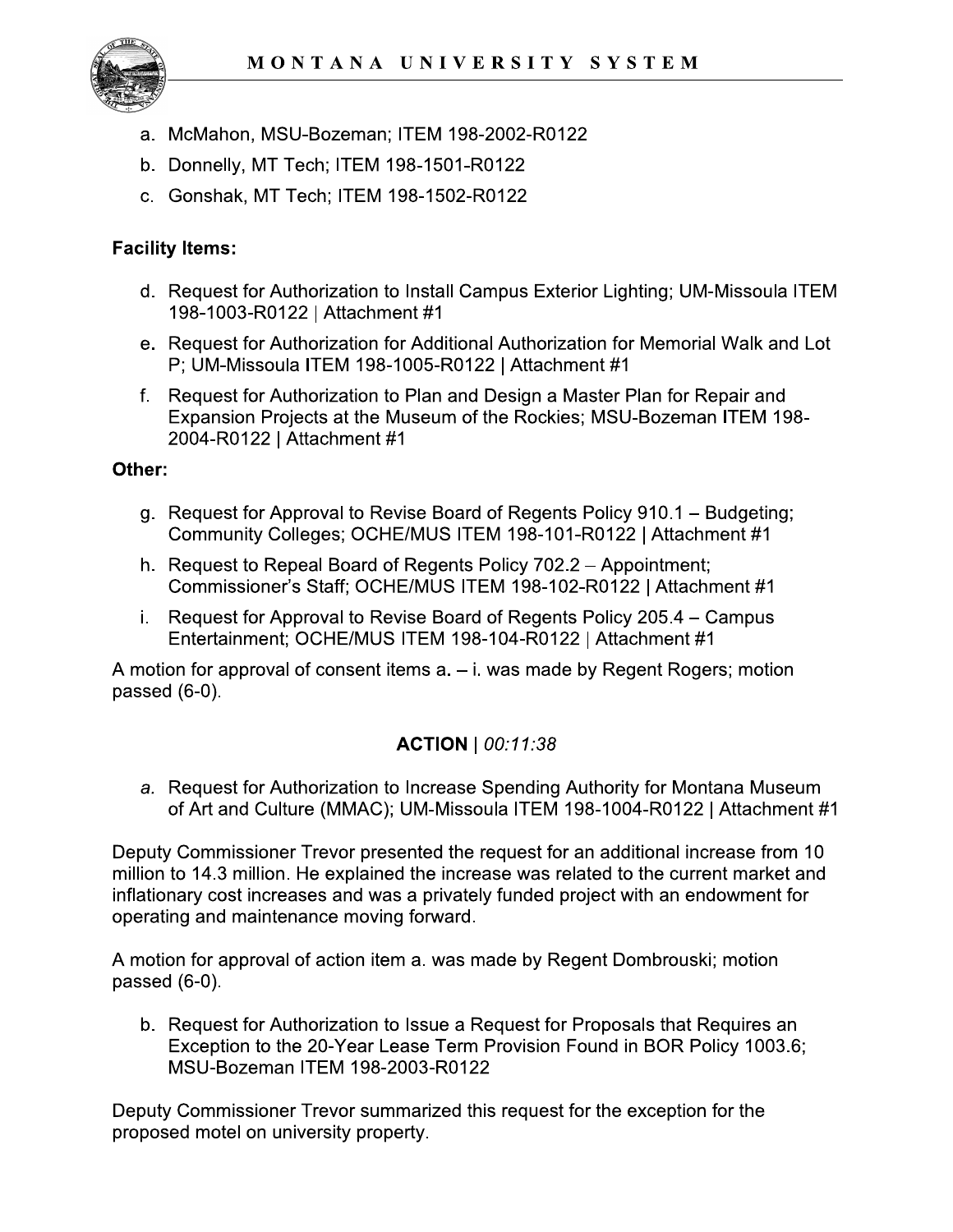

A motion for approval of action item b. was made by Regent Sexton; motion passed (6- $(0)$ .

c. Request for Approval to Revise Board of Regents Policy 901.9 Campus-Affiliated Foundations; OCHE/MUS ITEM 198-103-R0122 | Attachment #1

Executive Director Thigpen described this request for a policy revision which was previously discussed during the November BOR meeting and highlighted the changes that resulted from that meeting.

A motion for approval of action item c. was made by Regent Buchanan; motion passed  $(6-0)$ .

# **INFORMATION**  $| 00:22:21$

a. Facilities Update

Commissioner Christian discussed plans to change the president's residence given ADA compliance and other safety issues for the residence, which resides in a residential and historical district. As a state-owned building, there are higher public access standards than required for the average residence, therefore the cost of repairs has been found to be prohibitive. The Commissioner explained a solution would be to provide a stipend rather a physical residence and the UM president could use the Prescott House for entertaining when necessary.

### Remarks by Superintendent Arntzen | 00:28:58

Superintendent Arntzen spoke to a healthy new year and mentioned that the different Covid-19 variants are resulting in a teacher shortage for many reasons, including care of family members. She talked about the importance of career technical education, and the HiSET. She expressed that mental health should be an important focus at this time. She also talked about the Purple Star schools and champions.

Chair Lozar explained the process related to appeals. | 00:37:04

Appeal #1

The request to hear the appeal is denied and the Commissioner's decision is upheld.

Appeal #2

The request to hear the appeal is denied and the Commissioner's decision is upheld.

Public Comment | 00:39:20

Martha Sheehy spoke to thank Regent Nystuen for his service to the Board of Regents.

**Executive Session**